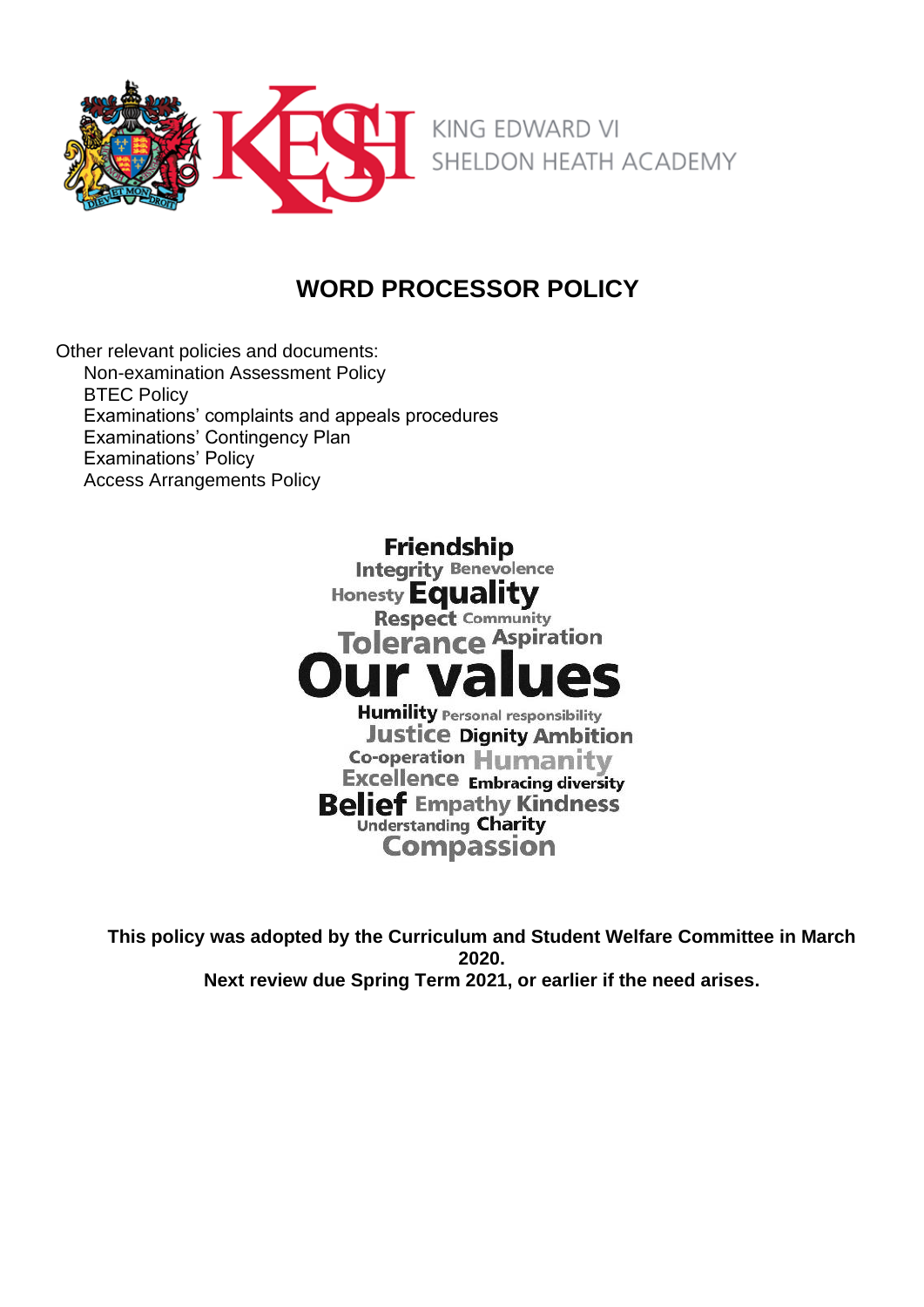## **1. Introduction**

This policy on the use of word processors in examinations and assessments is reviewed and updated annually, early in the autumn term, on the publication of updated JCQ regulations and guidance contained in the publications [Access Arrangements and Reasonable Adjustments](http://www.jcq.org.uk/exams-office/access-arrangements-and-special-consideration/regulations-and-guidance) and [Instructions](http://www.jcq.org.uk/exams-office/ice---instructions-for-conducting-examinations)  [for conducting examinations.](http://www.jcq.org.uk/exams-office/ice---instructions-for-conducting-examinations) 

References to 'AA' relate to JCQ Access Arrangements and Reasonable Adjustments and ICE to JCQ Instructions for conducting examinations.

### **2. Principles for using a word processor**

The Academy complies with AA section 4 regulations as follows:

- Candidates with access to word processors are allowed to do so in order to remove barriers for disabled candidates which prevent them from being placed at a substantial disadvantage as a consequence of persistent and significant difficulties.
- The use of word processors is only permitted whilst ensuring that the integrity of the assessment is maintained, at the same time as providing access to assessments for a disabled candidate.
- The use of a word processor is not granted where it will compromise the assessment objectives of the specification in question.
- Candidates may not require the use of a word processor in each specification. As subjects and their methods of assessments may vary, leading to different demands of our candidates, the need for the use of a word processor is considered on a subject-by-subject basis.
- The use of a word processor is agreed/processed at the start of the course. Candidates are subsequently aware that they will have the use of a word processor for examinations and controlled assessments/coursework.
- Candidates are aware that they will have the use of a word processor for examinations and controlled assessments/coursework.
- The use of a word processor for candidates is only granted if it reflects the support given to the candidate as their 'normal way of working', which is defined as support:
	- o in the classroom; or
	- o working in small groups for reading and/or writing; or
	- o literacy support lessons; or
	- o literacy intervention strategies; and/or
	- o in internal school tests and mock examinations

The only exceptions to the above would be a temporary injury or impairment, or a diagnosis of a disability or manifestation of an impairment relating to an existing disability arising after the start of the course.

### **3. The use of a word processor**

The Academy complies with AA section 5 as follows:

- Provides a word processor with the spelling and grammar check facility/predictive text disabled (switched off).
- Only grants the use of a word processor to a candidate where it is their normal way of working (see above) within the centre.
- Only grants the use of a word processor to a candidate if it is appropriate to their needs (for example, the quality of language significantly improves as a result of using a word processor due to problems with planning and organisation when writing by hand).
- Provides access to word processors to candidates in controlled assessments or coursework components as standard practice unless prohibited by the specification.
- Allows candidates to use a word processor in an examination to type certain questions, i.e. those requiring extended writing, and handwrite shorter answers.
- Are also aware that examinations which have a significant amount of writing, as well as those that place a greater demand on the need to organise thought and plan extended answers, are those where candidates will frequently need to type. Examinations which require more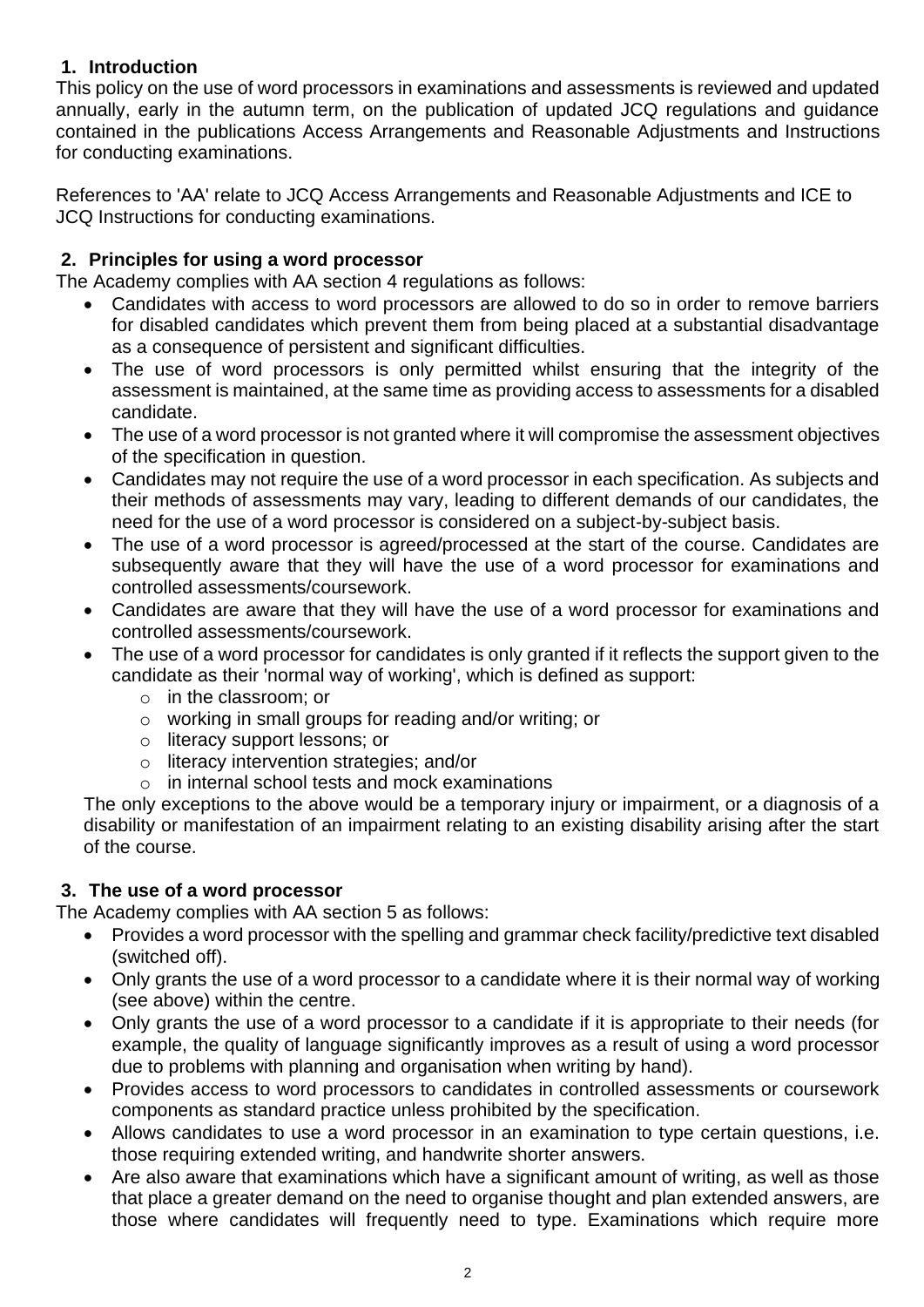simplistic answers are often easier to handwrite within the answer booklet. The candidate avoids the difficulty of visually tracking between the question paper and screen.

- In all cases, ensures that a word processor cover sheet (Form 4) is completed and attached to each candidate's typed script.
- Ensures in Functional Skills English (Reading and Writing components) the use of a word processor with the spell check facility switched on is permitted for all candidates.
- Does not simply grant the use of a word processor to a candidate because he/she prefers to type rather than write or can work faster on a keyboard, or because he/she uses a laptop at home.

### **4. Word processors and their programmes**

The Academy complies with ICE 8.8 instructions by ensuring:

- word processors are used as a type-writer, not as a database, although standard formatting software is acceptable;
- word processors have been cleared of any previously stored data, as must any portable storage medium used;
- an unauthorised memory stick is not permitted for use by a candidate;
- where required, candidates are provided with a memory stick, which has been cleared of any previously stored data, by a nominated member of centre staff;
- word processors are in good working order at the time of the examination;
- word processors are accommodated in such a way that other candidates are not disturbed and cannot read the screen;
- where a candidate using a word processor is accommodated separately, a separate invigilator is used;
- word processors are either connected to a printer so that a script can be printed off, or have the facility to print from a portable storage medium;
- documents are printed after the examination is over;
- candidates are present to verify that the work printed is their own;
- word processed scripts are attached to any answer booklet which contains some of the answers;
- word processors are used to produce scripts under secure conditions, and if they are not then the centre is aware that they may be refused by the awarding body;
- word processors are not used to perform skills which are being assessed;
- word processors are not connected to an intranet or any other means of communication;
- candidates are not given access to other applications such as a calculator (where prohibited in the examination), spreadsheets etc when using a word processor;
- graphic packages or computer aided design software is not included on a word processor unless permission has been given to use these;
- predictive text software or an automatic spelling and grammar check is disabled unless the candidate has been permitted a scribe or is using voice recognition technology (the script must have a scribe cover sheet attached), or the awarding body's specification permits the use of automatic spell checking;
- voice recognition technology is not included on word processors unless the candidate has permission to use a scribe or relevant software;
- word processors are not used on the candidate's behalf by a third party unless the candidate has permission to use a scribe.

### **Laptops, Tablets and Word Processors**

The Academy further complies with ICE 8.8 instructions by ensuring:

- tablets used during examinations/assessments are designed to run for a long period of time once fully charged and are 'free-standing';
- the battery capacity of all laptops and/or tablets is checked before the candidate's examination(s) with the battery sufficiently charged for the entire duration of the examination;